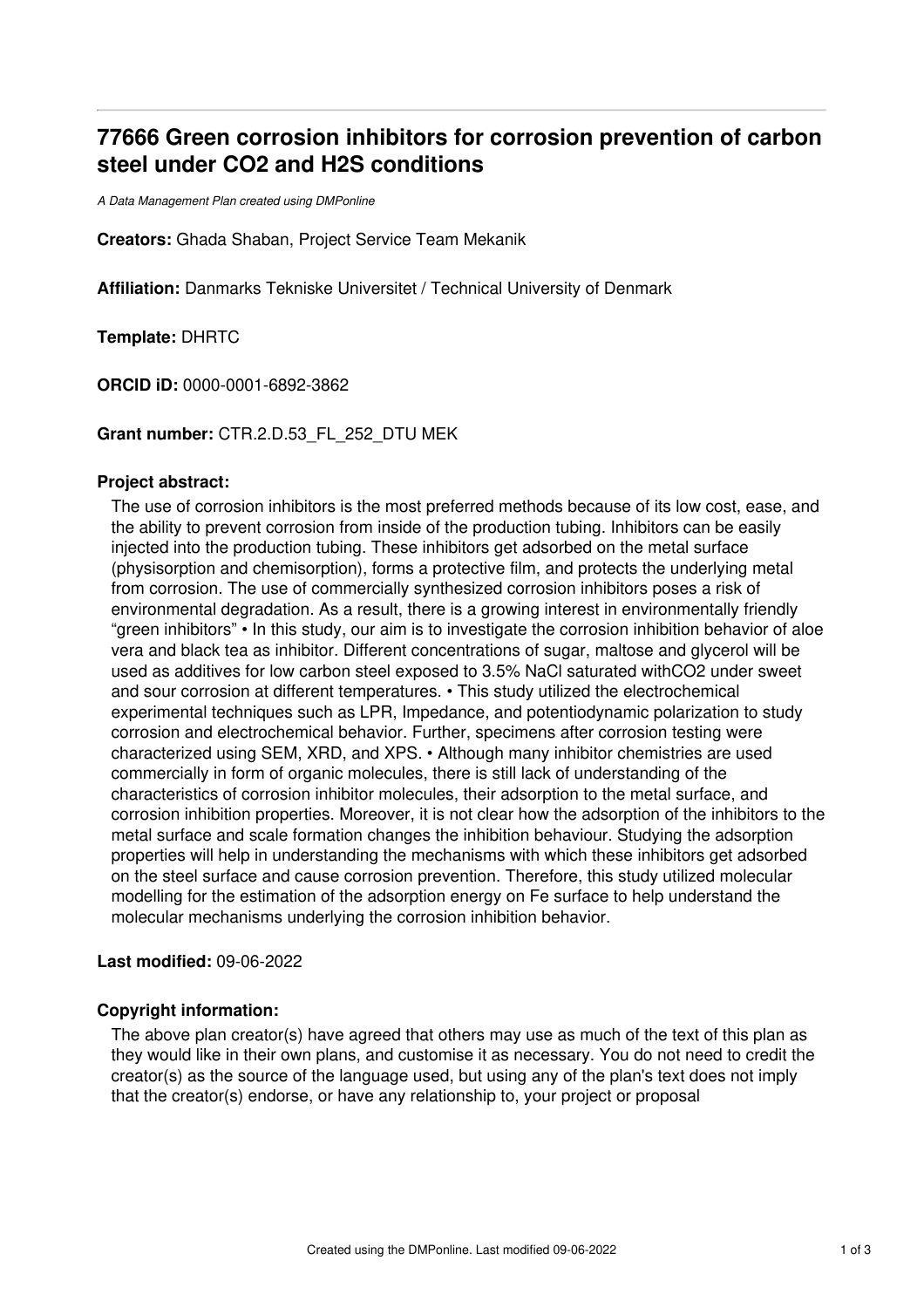## **77666 Green corrosion inhibitors for corrosion prevention of carbon steel under CO2 and H2S conditions**

### **Data Collection**

The exact nature of this study has yet to be defined, general assumptions about the types of data can be made Lab book and library related data may be stored as .docx and .xslx files or .pdf The data set will be several GB and the data will be organised in a shot number format.

If the project involves use of personal data, a number of requirements have to be taken into account. In particular, DTU's template for registering personal data has to be used. The template and more information can be found on DTU Inside.

### **Data Storage**

- All data will also be initially downloaded to my work laptop

- from there I will make a copy and save the copied files on the DTU drive (O) and M drive.

- computational part not determained yet.

#### **Documentation**

Not decided yet

Some data formats will be documented in student reports. Another data need more discussion

#### **Data Sharing**

Due to the confidentiality of these data, it will not be possible for reuse outside of DTU.

Due to the confidentiality of these data, it will not be possible for reuse outside of DTU.

#### **Long-term Preservation**

need to be discussed